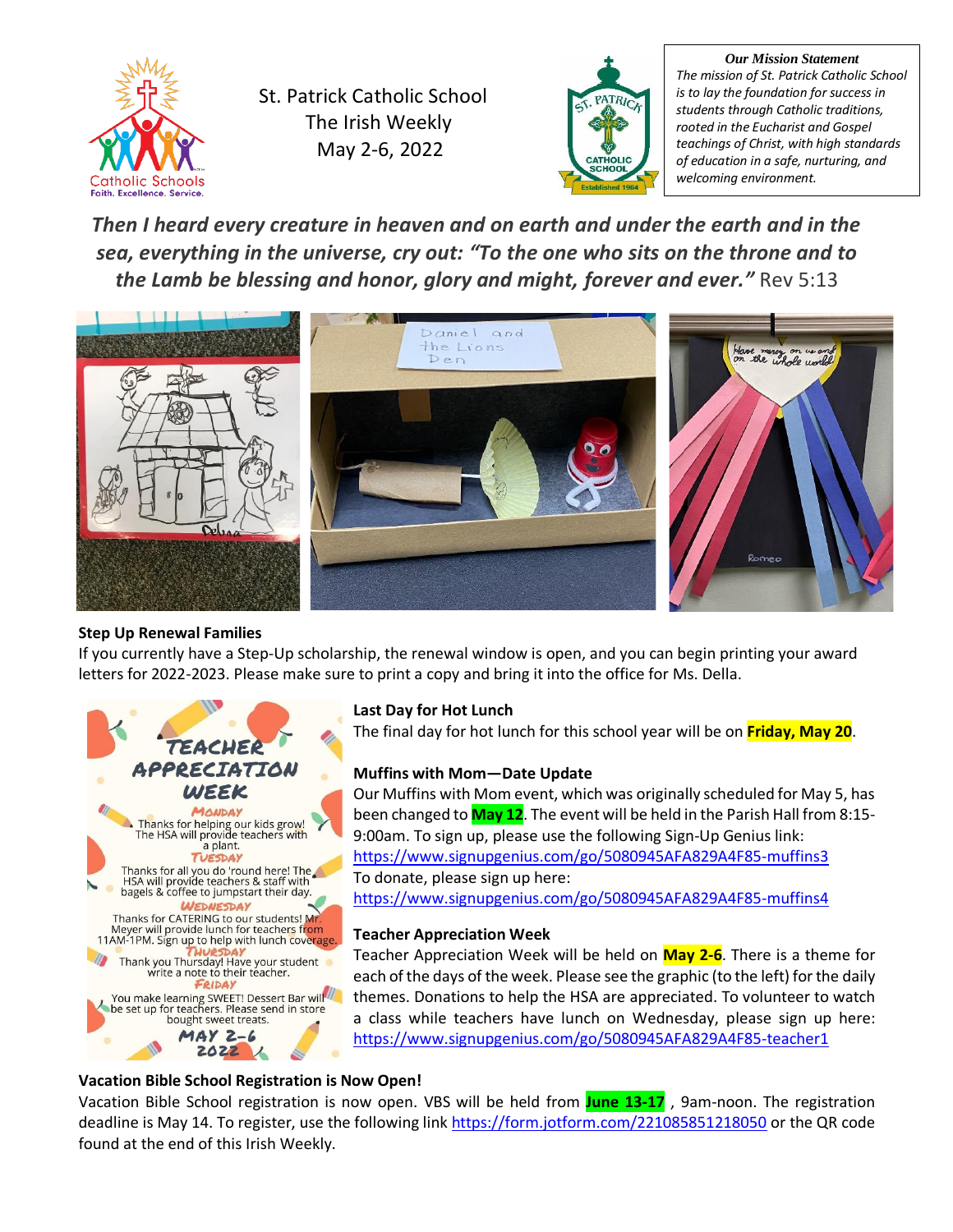### **St. Patrick Orchestra Forms due Monday**

Students interested in participating in the new SPCS orchestra should return their forms on Monday. These forms were sent home via email on Wednesday, April 26<sup>th</sup> and hardcopies should have been sent home today, Friday, April 29<sup>th</sup>. The orchestra is open to current 2<sup>nd</sup> through 7<sup>th</sup> graders (next year's 3<sup>rd</sup> through 8<sup>th</sup> graders). On <mark>Tuesday, May</mark> **3**, Mr. Cifuentes will have a meeting after school with students who have signed up to participate in the orchestra.

### **Service Hours Update**

Please remember that each family, except for VPK families, is required to perform 20 service hours for our school community. If you have already completed hours, please make sure that they are entered into FACTS. If you are not sure how to do this, contact the school office. The deadline for submitting hours is **Friday, April 29**. *Please note that hours cannot be certified if they have not been entered into FACTS, even if you signed in/out at the event. Volunteers/donations for our Muffins with Mom and Teacher Appreciation Lunch will be added to your account after each of these events (they WILL count in your total number of hours).*

### *If you are having trouble entering your hours, please contact the office or send an email to Mr. Meyer with a list of the hours you have completed.*

### **Early Childhood Parent/Teacher Conferences:**

Please use the following links to sign up for the optional parent/teacher conferences on **Wednesday, May 25th**: Mrs. Wilkerson (PreK-3) <https://www.signupgenius.com/go/5080945AFA829A4F85-prek39> Mrs. Williams (VPK-A) <https://www.signupgenius.com/go/5080945AFA829A4F85-vpka7> Mrs. Wasdin (VPK-B) <https://www.signupgenius.com/go/5080945AFA829A4F85-vpkb8> Mrs. Struble (VPK-C/D) <https://www.signupgenius.com/go/5080945AFA829A4F85-vpkcd4>

### **This Week-At-A-Glance**

### **Monday, May 2**

- VBS Registration Open
- VPK Assessment #3

### **Tuesday, May 3**

- VBS Registration Open
- VPK Assessment #3
- Soccer Shots on Campus
- Orchestra meeting 3pm in Parish Hall
- First Communion Prep Class 6-7:30pm

### **Wednesday, May 4**

- VBS Registration Open
- VPK Assessment #3

### **Thursday, May 5**

- VBS Registration Open
- VPK Assessment #3
- Rosary Club Meeting, 3:15-4:00pm

### **Friday, May 6**

- All School Mass with May Crowning
- VBS Registration Open
- VPK Assessment #3



# **K-12 scholarships to** attend private school

Scholarships worth on average \$7,000

## **2022-2023 Income Guidelines**

| <b>Household Size</b>    | Annual Housenoid<br><b>Gross Income Cap</b>        |
|--------------------------|----------------------------------------------------|
|                          | \$54,360                                           |
| $\overline{\mathcal{L}}$ | \$73,240                                           |
| 3                        | \$92,120                                           |
|                          | \$111,000                                          |
| 5                        | \$129,880                                          |
| 6                        | \$148,760                                          |
|                          | ADDITIONAL INCOME GUIDELINES AVAILABLE AT SUFS.ORG |